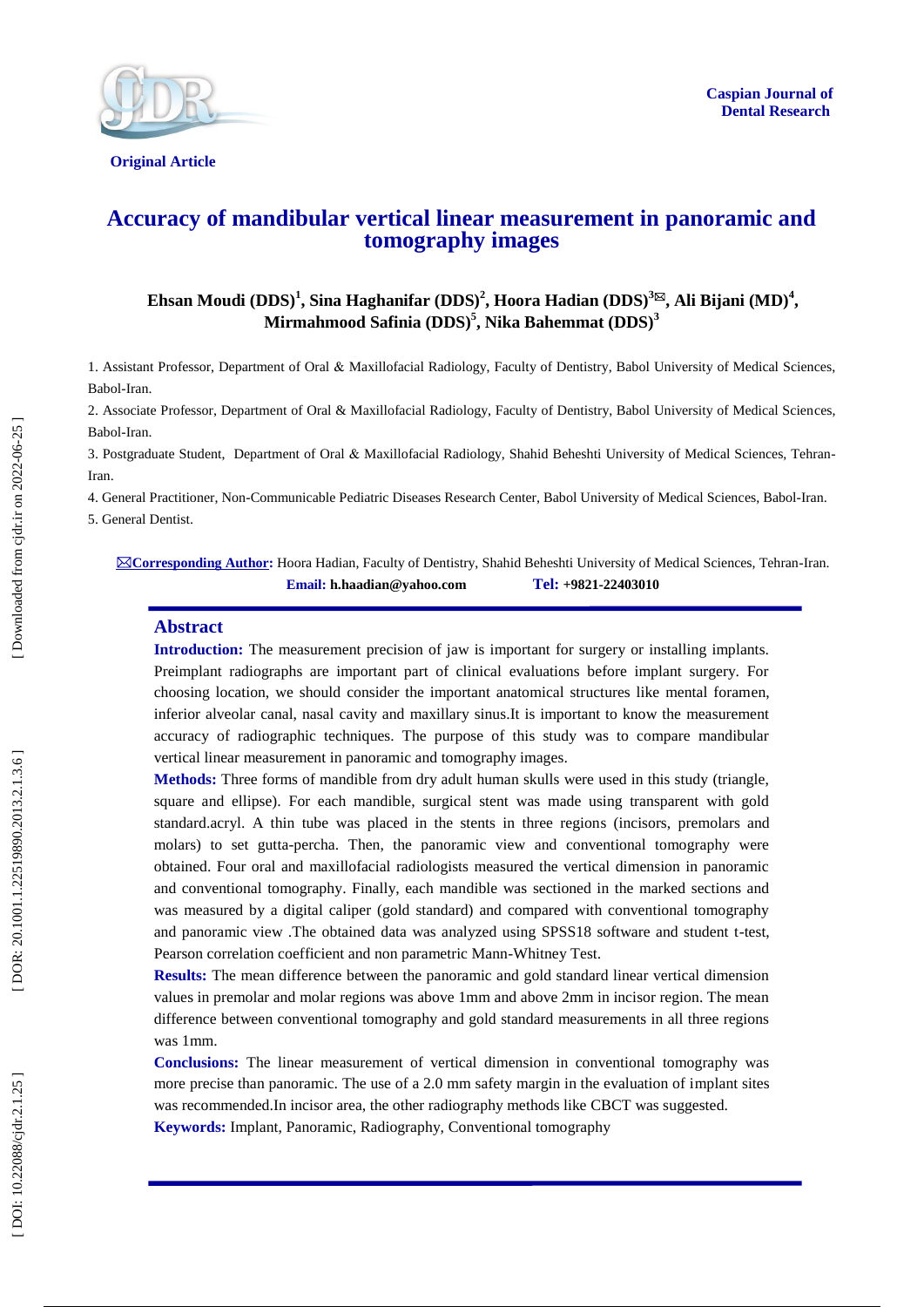

# **دقت اندازه گيری خطی عمودی منديبل در تصاوير پانوراميک و توموگرافی**

#### **چکيده**

<mark>مقدمه:</mark> دقت اندازه گیری فک برای جراحی یا نصب ایمپلنت ها حائز اهمیت می باشد. رادیوگرافی های قبل از ایمپلنت بخش مهمي از ارزيابي هاي باليني قبل از جراحي ايمپلنت به حساب مي ايند. براي انتخاب محل بايد ساختارهاي اناتومي مهم مثل سوراخ منتال، كانال آلوئولار تحتاني، حفره بيني و سينوس ماگزيلا را در نظر بگيريم. شناخت دقت و اندازه گيري تكنيك هاي راديوگرافي داراي اهميت است. هدف اين تحقيق، مقايسه اندازه گيري خطي عمودي منديبولار در تصاوير پانوراميک و توموگرافي مي باشد.

**مواد و روش ها:** سه فرم منديبل از جمجمه خشک شده فرد بزرگسال در اين تحقيق مورد استفاده قرار گرفتند (مثلثي، مربع و بيضي). براي هر منديبل، استنت جراحي با استفاده از آكريل شفاف استاندارد طلايي ساخته شد. يک لوله نازک در استنت ها در سه ناحيه قرار داده شد (اينسيزور، پريمولار و مولار) تاگاتا پركا را تنظيم كنيم. سپس نمای پانوراميک و توموگرافي معمولي بدست آمد. چهار راديولوژيست دهان و ماگزيلوفيشال بعد عمودي در توموگرافي پانوراميک و معمولي را اندازه گرفتند. در پايان هرمنديبل در بخش هاي مشخص شده برش داده شد و به وسيله يک اندازه گيري ديجيتال (استاندارد طلايي) اندازه گيري شد و با توموگرافي معمولي و نماي پانوراميک مقايسه شد. داده هاي حاصل با استفاده از نرم افزار SPSS نسخه 18 و t تست و ضريب همبستگى پيرسون و آزمون من–ويتنى غيرپارامتريک تجزيه وتحليل<br>شدند.

**يافته ها:** نتايج ميانگين اختلافات بين ميانگين مقادير بعد پانوراميک و بعد عمودی خطی استاندارد طلايی در نواحی پريمولار و مولار بالایmm 1 بوده است و در ناحيه اينسيزور بالای mm 2 بوده است. ميانگين اختلافات بين اندازه گیری های توموگرافی معمولی و استاندارد طلایی در هر سه ناحیه 1 mm بوده است.

**نتيجه گيري:** اندازه گيري خطي بعد عمودي در توموگرافي معمولي دقيق تر از پانوراميک بود. استفاده از يک لبه ايمني 2 mm در ارزيابي جايگاه هاي ايمپلنت توصيه مي شود. در ناحيه اينسيزور، شيوه هاي ديگر راديوگرافي مثل CBCT پيشنهاد مي شود.

**واژگان کلیدی:** ایمبلنت، پانورامیک، رادیوگرافی، توموگرافی معمولی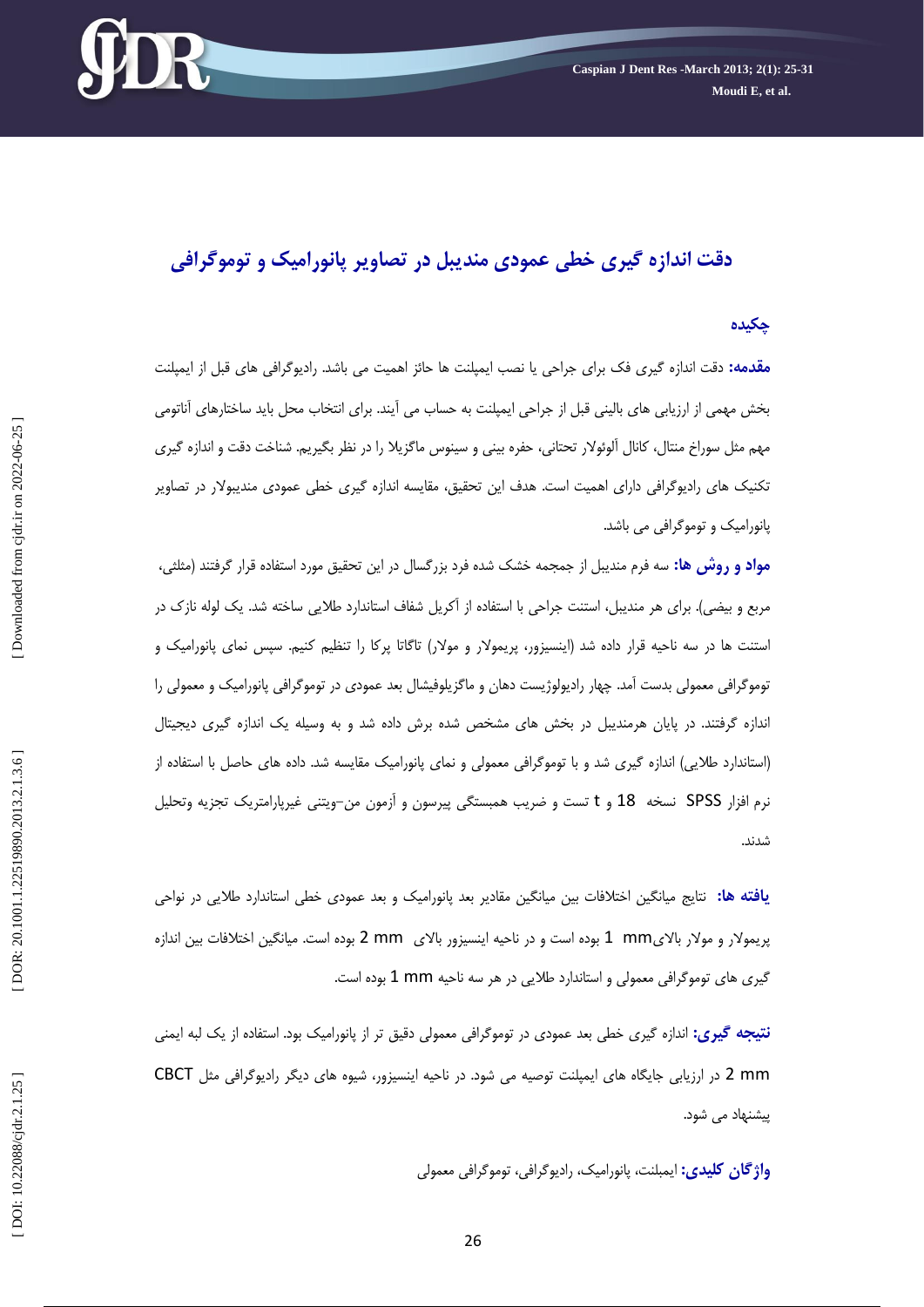# **Introduction**

In the past decades, x -rays have been widely used in dentistry (1). Preimplant radiographs are important part of clinical evaluations before implant surgery (2 - 6). For choosing location, we should consider the important anatomic structures like mental foramen, inferior alveolar canal, nasal cavity and maxillary sinus (7).

Radiologists help clinicians to observe the alveolar ridge and its adjacent structures in three orientations and guide the clinicians to select the correct location, number, size and axial orientation for implant. Some radiographic techniques like panoramic, conventional tomography and cone beam computed tomography can be used for the assessment of anatomical structures. Some studies compared these techniques and other studies compared various panoramic machines to measure mandibular bone height, cortical thickness, and the position of the mandibular canal for pre implant assessment (8).

In this study, the panoramic and conventional tomography views were used for linear measurement of mandibular vertical dimension. Considering panoramic views, we have found that magnification was different in various regions. Nowadays, some factories produce this machine claiming that the magnification in panoramic is the same in the different regions of mandible. The aim of this study was to assess the accuracy of mandibular vertical linear measurement in the panoramic and tomography images.

# **Method s**

Three dry mandibles (triangle, square and ellipse) were used in this study. Acrylic stent was made for each mandible. A thin and transparent plastic tube (thinner than 0.3 mm) was placed on acryl in order to set gutta -percha as a marker in molar region. The mandibles were placed on a pvc plate and laid in the panoramic machine in normal situation (so the laser beam middle line was placed in midline and frankfort line was parallel to the floor and y line crosses the maxillary canine).

Panoramic views were obtained with cranex tome machine (soredex, helsinki, finland), standard program (001), 60 kvp voltage, 4ma and 15 seconds and with kodak (ny,rochester). Transparent papers were put in each radiograph on a view box in a semi dark room.

In anterior region , a line from the middle point of labial and lingual ridge crest distance to inferior border of mandible was drawn and the length of line was measured. In premolar region, a vertical line from the middle point of labial and lingual ridge crest distance to the tangent line of roof of mental foramen was measured.

In pre molar region, a vertical line from the middle point of labial and lingual ridge crest distance to the roof of infra alveolar canal in the marked region with gutta percha was measured. The real values were obtained by sawing the dry skull mandibles with laboratory curved saw(jm, japan), measured by caliper(ocean,japan) with precision of 0.02mm, and the values obtained from radiographies were compared. Measurement method for tomography images:

The tip of alveolar crest in buccal and lingual was connected to each other. In molar region, a vertical line from the roof of infra alveolar canal was drawn to it and measured. In premolar region, a vertical line was also drawn from the roof of mental foramen to crest alveolar. In incisor region from the inferior border of mandible, a vertical line to the mentioned line (buccal and lingual alveolar crest tip connection line) was measured by a graduated ruler.

Finally, the mandible from dry adult human skulls was sectioned using a jm laboratory curved saw with 0.5mm thickness. The section regions in incisors, premolars and molars with the above explanation were measured with precision 0.02 and by 1 .50 ocean digital cuils made in Japan and recorded in table1.

We considered this real measurement as a gold standard and compared it with panoramic and tomography measurements. The obtained data were analyzed using SPSS 18 software and student t -test, Pearson correlation coefficient and nonparametric Mann -Whitney Test.

# **Result s**

The average height of mandibular regions in panoramic and tomography radiography was compared with gold standard measurement (table 1). Generally, in 27 measurement cases, the amount of error in tomographic and panoramic images was 1.13±0.7 and  $1.53\pm1.01$ , respectively (p=0.01) (table 2). Generally, in 27 measurement cases the amount of error in tomography and panoramic images was  $1.13\pm0.7$  and  $1.53 \pm 1.01$  respectively (p= 0.01).

DOR: 20.1001.1.22519890.2013.2.1.3.6

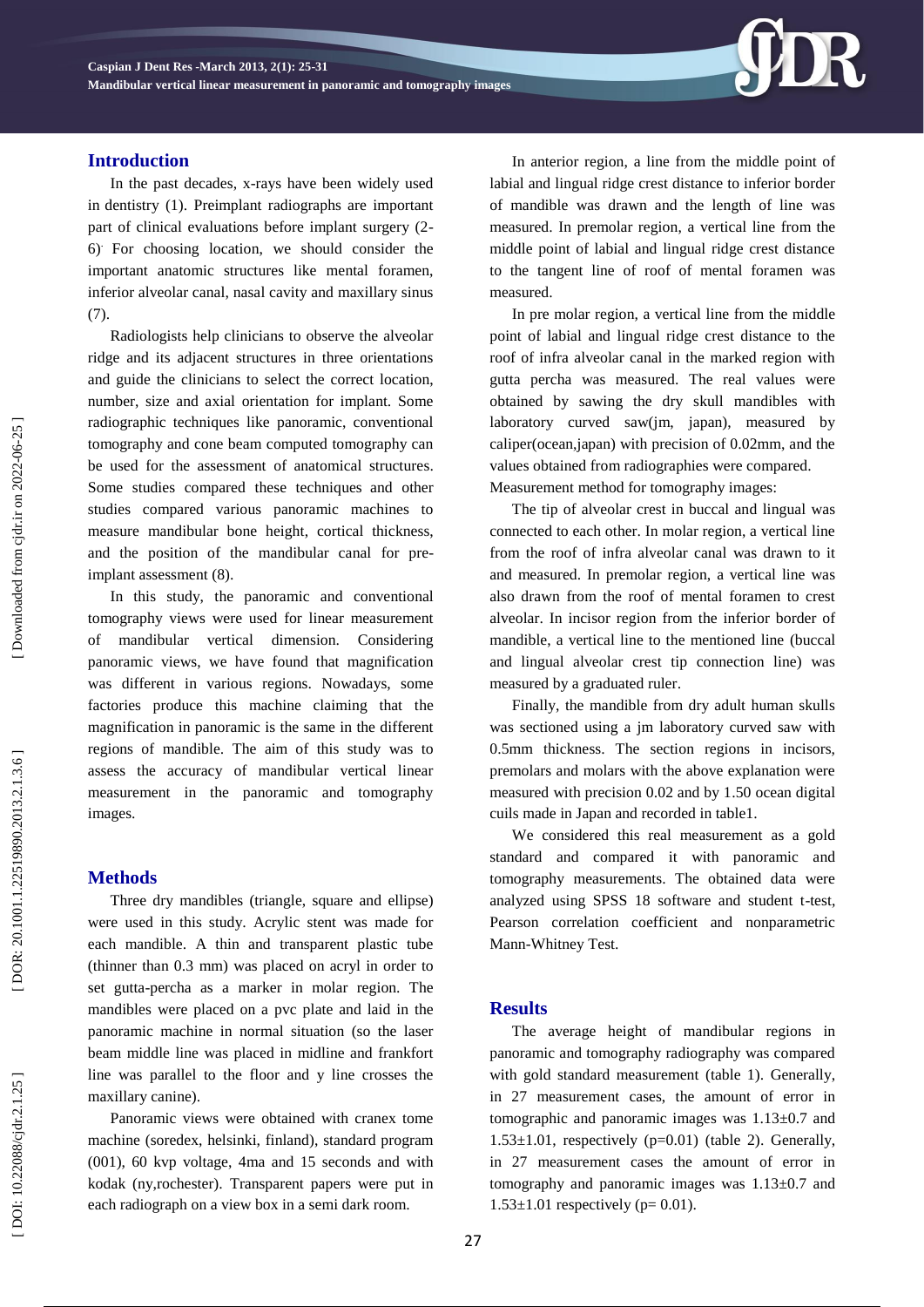

|                | <b>Mandible</b>             | <b>Marker</b> | T1    | P <sub>1</sub> | T2    | P <sub>2</sub> | T3    | <b>P3</b> | т     | P     | <b>Gs</b> |
|----------------|-----------------------------|---------------|-------|----------------|-------|----------------|-------|-----------|-------|-------|-----------|
|                | <b>Number</b>               | <b>Number</b> |       |                |       |                |       |           |       |       |           |
| 1              | 1                           |               | 30.00 | 27.30          | 30.00 | 27.69          | 30.00 | 27.30     | 30.00 | 27.43 | 30.85     |
| -2             |                             | 2             | 12.27 | 12.69          | 12.33 | 12.30          | 12.27 | 12.30     | 12.29 | 12.43 | 13.68     |
| 3              |                             | 3             | 13.33 | 12.69          | 13.33 | 13.46          | 13.33 | 13.07     | 13.33 | 13.42 | 12.48     |
| $\overline{4}$ | $\mathcal{D}_{\mathcal{L}}$ |               | 29.33 | 27.69          | 30.66 | 28.46          | 30.66 | 27.69     | 30.22 | 27.95 | 28.80     |
| 5              | 2                           | 2             | 15.33 | 17.69          | 15.33 | 16.92          | 16.00 | 16.15     | 15.55 | 16.92 | 15.50     |
| 6              | 2                           | 3             | 16.66 | 16.15          | 17.00 | 17.96          | 16.66 | 16.15     | 16.77 | 16.66 | 14.94     |
| 7              | 3                           |               | 40.66 | 36.15          | 41.00 | 36.15          | 40.66 | 36.15     | 40.77 | 36.15 | 39.00     |
| 8              | 3                           | 2             | 18.30 | 17.30          | 20.60 | 17.30          | 20.33 | 17.30     | 19.74 | 17.30 | 18.19     |
| 9              | 3                           | 3             | 17.33 | 16.53          | 16.66 | 16.15          | 17.33 | 16.15     | 17.11 | 16.28 | 17.09     |

**Table 1 . Height of the measured regions of mandible in tomography, panoramic and dry adult human skulls**

T: mean of tomography measurements, t<sub>1</sub>: tomography in stage1, t<sub>2</sub>: tomography in stage2, t<sub>3</sub>: tomography in stage3.

P: mean of panoramic measurements, p<sub>1</sub>: panoramic in stage1, p<sub>2</sub>: panoramic in stage2, p<sub>3</sub>: panoramic in stage3.

Marker number: 1: region of incisors, 2: region of premolars, 3: region of molars .

Gs: measurement of dry adult human skulls measurment (gold standard) .

### **Table 2 . Comparison of precision measurement in tomography and panoramic images with gold standard measurement**

| <b>Mandible</b><br>region | Gold<br>standard<br>measurement<br>$mean \pm SD$ | Absolute value<br>of tomography<br>differences with<br>gs measurement<br>$mean \pm SD$ | Absolute value<br>of panoramic<br>differences with<br>gs measurement<br>$mean \pm SD$ | <b>P-value</b> |
|---------------------------|--------------------------------------------------|----------------------------------------------------------------------------------------|---------------------------------------------------------------------------------------|----------------|
| Incisor                   | $32.88 + 5.39$                                   | $1.34 + 0.56$                                                                          | $2.37 \pm 1.19$                                                                       | 0.039          |
| Premolar                  | $15.79 + 2.6$                                    | $1.07 + 0.87$                                                                          | $1.18 \pm 0.46$                                                                       | 0.74           |
| Molar                     | $14.83 + 2.30$                                   | $0.99 + 0.68$                                                                          | $1.04 + 0.71$                                                                         | 0.887          |

#### **Discussion**

Recent studies have compared the accuracy of vertical linear measurement of tomography and panoramic images and with gold standard. In this study, the linear measurement of vertical dimension of mandible in tomography images was more accurate than panoramic. Totally, the measured linear dimensions in tomography were closer to gold standard. The measured bias in regions of incisor, premolar and molar was obtained 1 ±1 mm.

In panoramic images, the measured bias in the incisor region was above 2mm and in the other regions was 1 to 2mm. Also in panoramic, we observed the most biased device to measure was in the incisor region, and the least biased device to measure was in the premolar region. In tomography, the most biased device to measure was in the incisor region, and the least biased device to measure was in the molar region. Also In tomography, the most biased device to measure was related to triangular mandible and the least biased device was related to square mandible. While in panoramic, the most biased device belonged to the ellipse mandible and the least biased device belonged to the square mandible. The measurement of incisor regions in both panoramic and tomography radiography demonstrated the most biased measurement device.

The vertical linear dimension measurment in tomography images was more accurate than panoramic. The difference of linear measures between panoramic and tomography radiography in premolar and molar regions is not significant. In incisor region, panoramic radiography is less reliable than tomography. Therefore, according to measurement, the incisor region has the most biased in linear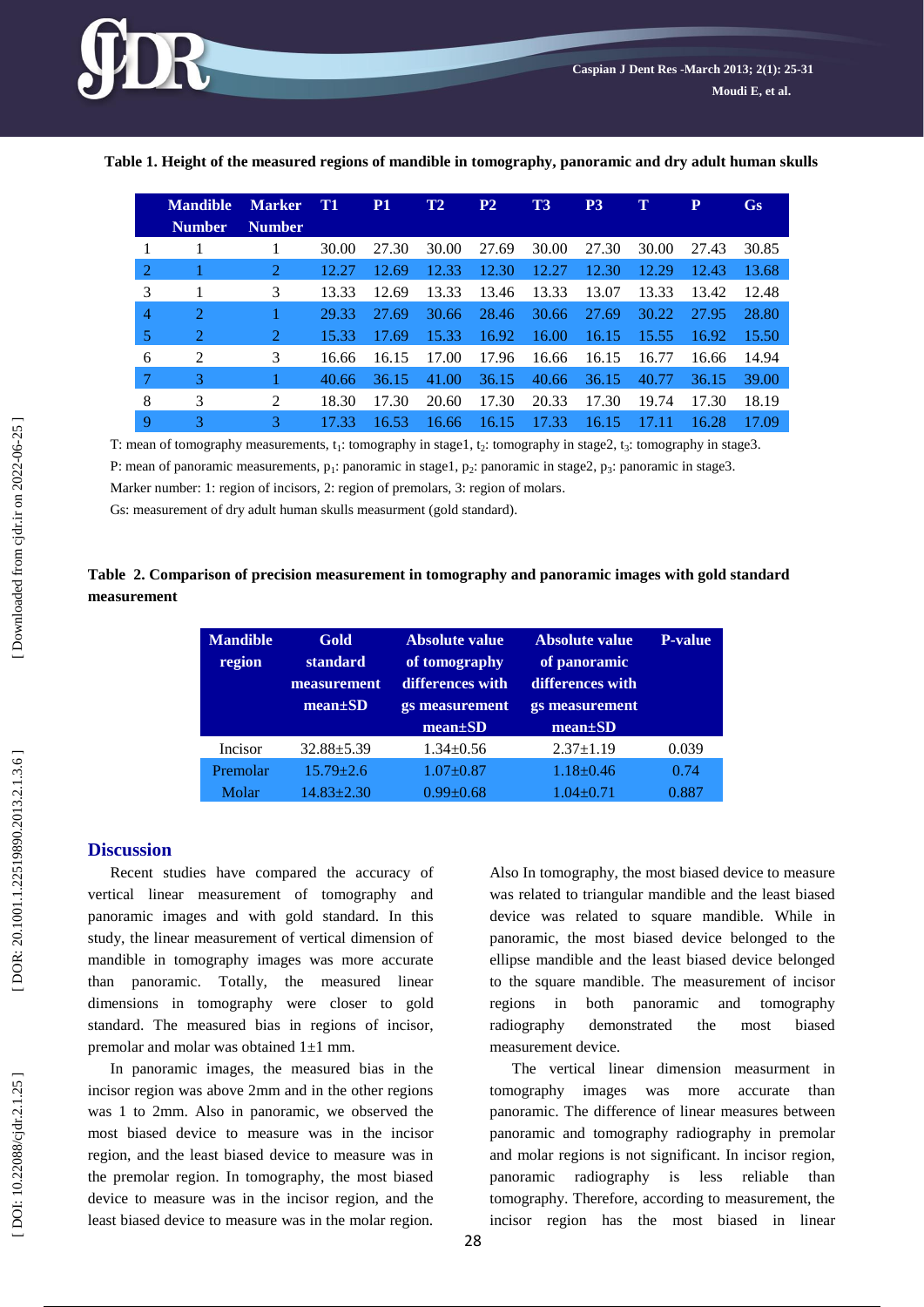

measurement obtained from both techniques (panoramic and conventional tomography) and demonstrated the least precision for pre -implant radiographic assessment. Thus, this study strongly suggests the other radiography methods like cone beam computed tomography for implant site assessment of incisor region.

It is important to mention that, although, cone beam computed tomography (CBCT) has considerable accuracy in linear measurement, but it provides more radiation dose and economic costs for patients than the panoramic and conventional tomography. Also, cone beam computed tomographty is not available and widespread as a frequent technique like panoramic and conventional tomography.

In an investigation using cone beam computed tomography and dry human skulls concluded that although the CBCT image underestimate the real distance between skull sites, the differences were only significant for the skull base and therefore it was reliable for linear evaluation measurements of other structures more closely associated with dento maxillofacial imaging (9).

In 2003 Hatcher et al. declared that CBCT allows the clinicians to adequately assess the implant site(9) . In 2010 [Naitoh](http://www.ncbi.nlm.nih.gov/pubmed?term=Naitoh%20M%5BAuthor%5D&cauthor=true&cauthor_uid=20545543) et al. declared that the postoperative findings of incisor implants could be assessed using CBCT (10) . Totally the approximate measurements of premolar and molar regions are more reliable. Panoramic systems can be useful for vertical measurements of a potential implant site in the posterior mandible. Some other studies like in Bolin et al. suggest tomography radiography for the evaluation of the available bone height in mandibular region posterior to the mental foramen (11). However, some studies recommended other modalities for more accuracy. In 2012 [Alamri](http://www.ncbi.nlm.nih.gov/pubmed?term=Alamri%20HM%5BAuthor%5D&cauthor=true&cauthor_uid=23032226) et al. declared that CBCTt is the preferred option for implant dentistry, providing greater accuracy in measuring compared to 2d imaging, while utilizing lower doses of radiation in comparison with ct (12\_25).

Parnia et al. declared that cross -sectional imaging like computed tomography provides excellent delineation of mandibular anatomy for pre -implant assessment (2 6). In 2008 [Angelopoulos](http://www.ncbi.nlm.nih.gov/pubmed?term=%22Angelopoulos%20C%22%5BAuthor%5D) et al .declared that due to the fact that the CBCT images were reformatted, slices of the mandible were free of magnification, superimposition of neighboring structures, and other problems inherent to panoramic

radiology. This may result in very clear images that better depict the anatomical structure like mandibular canal (2 7 )**.** Magnetic resonance imaging is showing some promises, but the examinations are not readily available, generally expensive and bone was not provided with good images. Magnetic resonance imaging is excellent for demonstrating soft tissues and therefore may be of great use in identifying the inferior dental nerve and vessels.

All of the above technology is of little value if the information required is not obtained and so information is also provided on imaging of some of the vital structures. Of particular interest is the inferior dental canal, incisive canals of the mandible, genial foramina and canals, maxillary sinus and the incisive canal and foramen of the maxilla ( 2 8). [Rockenbach](http://www.ncbi.nlm.nih.gov/pubmed?term=Rockenbach%20MI%5BAuthor%5D&cauthor=true&cauthor_uid=15057399) et al. pointed out that both techniques were reliable for the accomplishment of vertical linear measurements in the premolar and molar areas (29). Although providing the human dry mandibles was difficult, but using them instead of the phantoms was one of the strong points of this study because of its similarity to the patient's oral condition and measurement bias.

#### **Conclusion**

We conclude that the conventional tomography is more accurate than panoramic radiography mandibular linear measurement of vertical dimension such as pre -implant assessment. We recommend the use of a 2.0 mm safety margin in the evaluation of implant sites. The incisor region has the most biased in both techniques, so this study strongly suggests the other radiography methods like cone beam computed tomography for pre -implant assessment of the incisor area.

**Funding:** This research project was financially supported by Babol University of Medical Sciences.

**Conflict of interest:** We declare that there is no conflict of interest.

### **References**

- 1. Ribeiro DA. Cytogenetic biomonitoring in oral mucosa cells following dental X -ray. Dento maxillofac Radiol 2012; 41: 181 - 4 .
- 2 . Lofthag -Hansen S, Gröndahl K, Ekestubbe A. Cone -beam CT for preoperative implant planning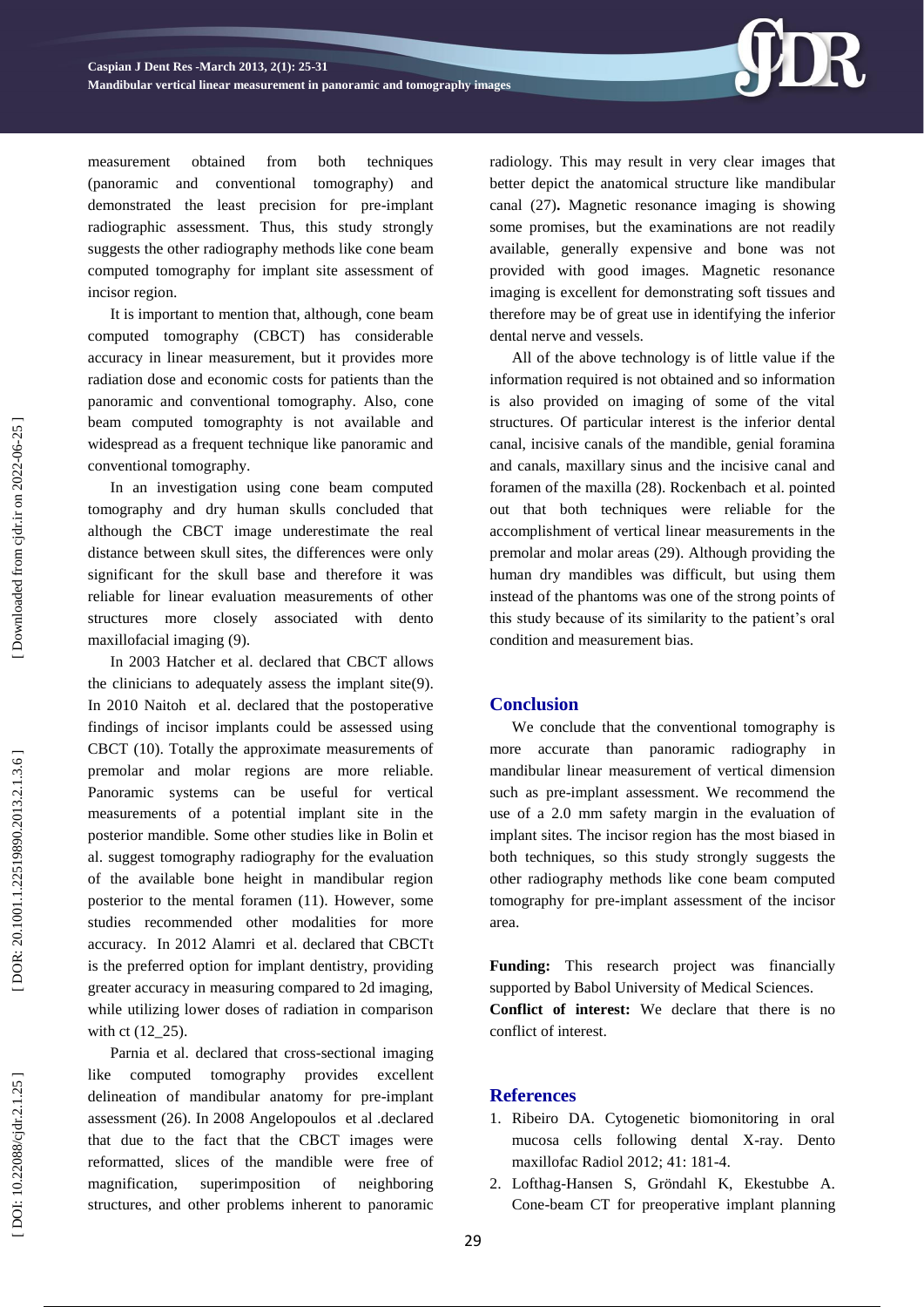

- 3 . Kim YK, Park JY, Kim SG, Kim JS, Kim JD. Magnification rate of digital panoramic radiographs and its effectiveness for pre -operative assessment of dental implants. Dentomaxillofac Radiol 2011; 40: 76 -83.
- 4 . Ozan O, Turkyilmaz I, Ersoy AE, McGlumphy EA, Rosenstiel SF. Clinical accuracy of 3 different types of computed tomography -derived stereolithographic surgicalguides in implant placement. J Oral Maxillofac Surg 2009; 67: 394 -401.
- 5 . Pompa V, Galasso S, Cassetta M, Pompa G, De Angelis F, Di Carlo S. A comparative study of Magnetic Resonance (MR) and Computed Tomography (CT) in the pre -implant evaluation. Ann Stomatol (Roma) 2010; 1: 33 -8.
- 6 . Roccuzzo M, De Angelis N, Bonino L, Aglietta M. Ten -year results of a three arm prospective cohort study on implants in periodontallycompromised patients. Part 1: impla nt loss and radiographic bone loss. Clin Oral Implants Res 2010; 21: 490 -6.
- 7. White SC, Pharooh MJ. Oral radiology. 5<sup>th</sup> ed, St.louis: Mosby; 2004. p.12-4, 123-5, 191-3,208-9,210,281 -3,295 -6,332 -3.
- 8 . Potter BJ, Shrout MK, Russell CM, Sharawy M. Implant site assessment using panoramic cross sectional tomographic imaging. Oral Surg Oral Med Oral Pathol Oral Radiol Endod 1997; 84:436-42.
- 9 . Hatcher DC, Dial C, Mayorga C. Cone beam CT for pre -surgical assessment of implant sites. J Calif Dent Assoc 2003; 31: 825 -33.
- 10 . Naitoh M, Nabeshima H, Hayashi H, Nakayama T, Kurita K, Ariji E . Postoperative assessment of incisor dental implants using cone -beam computed tomography. J Oral Implantol 2010; 36: 377 -84.
- 11 . Bolin A, Eliasson S, von Beetzen M, Jansson L. Radiographic evaluation of mandibular posterior implant sites: correlation between panoramic and tomographic determinations. Clin Oral Implants Res 1996; 7: 354 -9.
- 12 . Alamri HM, Sadrameli M, Alshalhoob MA, Sadrameli M, Alshehri MA. Applications of CBCT in dental practice: A review of the literature. Gen Dent 2012; 60: 390-400.
- 13 . Yajima A, Otonari -Yamamoto M, Sano T, Hayakawa Y, Otonari T, Tanabe K, e t al. Cone beam CT (CB Throne) applied to

dentomaxillofacial region. Bull Tokyo Dent Coll 2006; 47: 133 -41.

- 14 . Howerton WB Jr, Mora MA. Advancements in digital imaging: What is new and on the horizon? J Am Dent Assoc 2008; 139 (Suppl ) : 20S -4S.
- 15 . Dreiseidler T, Mischkowski RA, Neugebauer J, Ritter L, Zoller JE. Comparison of cone -beam imaging with orthopantomography and computerized tomography for assessment in presurgical implant dentistry. Int J Oral Maxillofac Implants 2009; 24: 216 -25.
- 16 . Fortin T, Champleboux G, Bianchi S, Buatois H, Coudert JL. Precision of transfer of preoperative planning for oral implants based on cone -beam CT scan images through a robotic drilling machine. Clin Oral Implant Res 2002; 13: 651 -6.
- 17 . Garg AK. Dental implant imaging: TeraRecon's Dental 3D Cone Beam Computed Tomography System. Dent Implantol Update 2007; 18: 41 -5.
- 18 . Hua Y, Nackaerts O, Duyck J, Maes F, Jacobs R. Bone quality assessment based on cone beam computed tomography imaging. Clin Oral Implants Res 2009; 20: 767 -71.
- 19 . Abboud MF. Cone beam CT based guided implant placement —Benefits and risks. J Oral Maxillofac Surg 2009; 67: 59.
- 20 . Sato S, Arai Y, Shinoda K, Ito K. Clinical application of a new cone -beam computerized tomography system to assess multiple two dimensional images for the preoperative treatment planning of maxillary implants: Case reports. Quintessence Int 2004; 35: 525 -8.
- 21 . Ganz SD. CT scan technology: An evolving tool for avoiding complications and achieving predictable implant placement and restoration. Int Mag Oral Implant 2001; 1: 6 -13.
- 22 . Sforza NM, Franchini F, Lamma A, Botticelli S, Ghigi G. Accuracy of computerized tomography for the evaluation of mandibular sites prior to implant placement. Int J Periodontics Restorative Dent 2007; 27: 589 -95.
- 23 . Terakado M, Hashimoto K, Arai Y, Honda M, Sekiwa T, Sato H. Diagnostic imaging with newly developed ortho cubic super -high resolution computed tomography (Ortho -CT). Oral Surg Oral Med Oral Pathol Oral Radiol Endod 2000; 89: 509 -18.
- 24 . Tischler M. In -office cone beam computerized tomography: Technology review and clinical examples. Dent Today 2008; 27: 102 -6.

DOI: 10.22088/cjdr.2.1.25